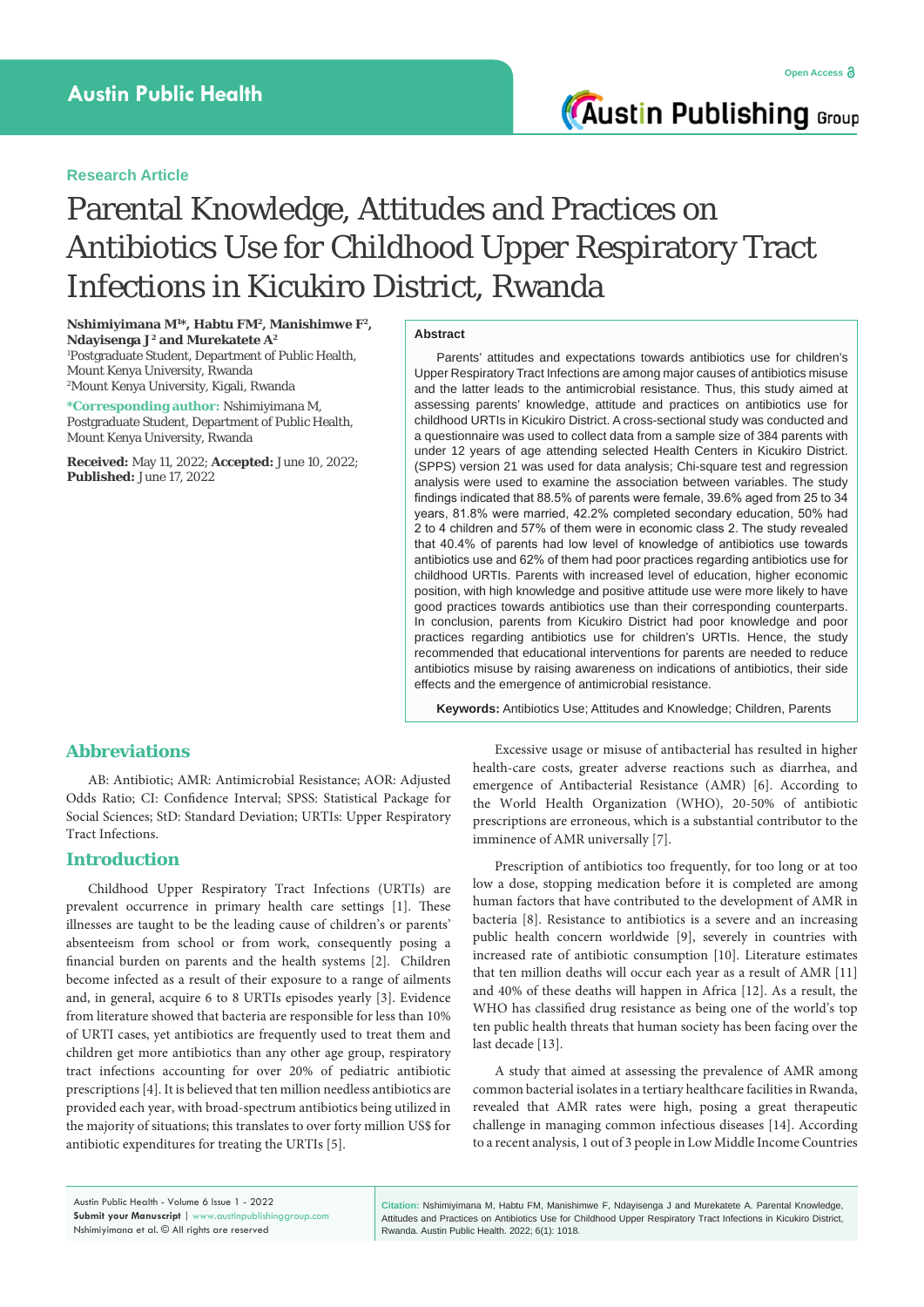(LMICs) has serious gaps in knowledge of antibiotics utilization [18]. Physicians' doubt about diagnosis, parental preferences, misperceptions, unrestricted access to antibiotics, knowledge deficit regarding antibiotic indications, and an unawareness of AMR were all linked to greater rates of antibiotic prescriptions [16,17]. The views and expectations of parents play a big role in whether or not an antibiotic is prescribed. Fear of acute illnesses among parents results in many pediatrician visits for URTIs and, as a result, inappropriate antimicrobial utilization [15]. According to numerous studies conducted in African and beyond, factors that influence antibacterial use include parental educational level, age, economic position, number of children, gender, residence location among others [19,20]. Literature also revealed a correlation between parental knowledge, attitudes and practices regarding antibiotics use [21].

Studies conducted in Rwanda were mainly focused on AMR and the suitability of antibiotic prescription. A study conducted in 3 Health Centers in Gisagara District that was assessing found that 54.2% of medication prescription was antibiotics, main indication was URTIs at 40.6% and only 38.6% of these antibiotics were rational. This study indicated that children took numerous antibiotics for URTIs at 21.4% compared to others [22]. A very little is known about parents' awareness, attitudes and practices towards antibiotics use for Rwandan children's URTIs, specifically in Kicukiro District. Therefore, this study looked at the relationships among socioeconomic characteristics and parents' knowledge, attitudes, and practices on antibiotic usage and childhood URTIs. The findings of this study will be beneficial for decision makers to design strategies for health education especially for susceptible parents for antimicrobial abuse. It will also be used to improve parents' understanding on URTIs and antibiotic use, thus, elements that influence long-term behavior changes regarding antibiotic usage.

# **Materials and Methods**

The study was based on cross-sectional research design and quantitative data were obtained from parents with under 12 years old children attending who attended selected Health Centers, namely Masaka and Kabuga Kicukiro and Gikondo in Kicukiro District, Rwanda. A sample size of 384 respondents was obtained using Fisher formula and convenience sampling technique was used. A structured questionnaire was used for data collection; It was initially written in English and then translated into Kinyarwanda in order to facilitate

| Variables                               |                                     | Frequency (n=384) | Percent (%) |
|-----------------------------------------|-------------------------------------|-------------------|-------------|
| <b>Gender of respondents</b>            | Male                                | 44                | 11.5        |
|                                         | Female                              | 340               | 88.5        |
|                                         | < 25                                | 83                | 21.6        |
|                                         | 25-34                               | 152               | 39.6        |
| Age group of respondents in years       | 35-44                               | 132               | 34.4        |
|                                         | 45 and above                        | 17                | 4.4         |
|                                         | Single                              | 15                | 3.9         |
| <b>Marital Status of Respondents</b>    | Married or cohabiting               | 313               | 81.5        |
|                                         | Divorced or Separated or Widow (er) | 56                | 14.6        |
|                                         | No formal education                 | 9                 | 2.3         |
| <b>Educational attainment</b>           | Primary                             | 166               | 43.0        |
|                                         | Secondary                           | 163               | 42.7        |
|                                         | Higher education                    | 47                | 12.0        |
| <b>Employment status of respondents</b> | Employed                            | 124               | 32.3        |
|                                         | Not employed                        | 260               | 67.7        |
| Economic status (Ubudehe<br>categories) | Ubudehe Category 1                  | 53                | 13.8        |
|                                         | Ubudehe Category 2                  | 219               | 57.0        |
|                                         | Ubudehe category 3 or 4             | 112               | 29.2        |
|                                         | None                                | 10                | 2.6         |
|                                         | Mutuelle de Santé                   | 301               | 78.4        |
| Health Insurance of respondents         | Rwanda Social Security Board (RSSB) | 50                | 13.0        |
|                                         | Other HI                            | 23                | 6.0         |
|                                         | 1 child                             | 159               | 41.4        |
| Number of children                      | 2 to 4 children                     | 192               | 50.0        |
|                                         | 5 or more children                  | 33                | 8.6         |
|                                         | 1 child                             | 159               | 41.4        |

**Table 1:** Socio-Demographic Characteristics of Respondents.

*Source: Primary data (2022). Ubudehe Category 1: Very poor and vulnerable citizens; Category 2: Citizens who were able to afford some form of rented or low-class owned accommodation etc.; Category 3: Citizens who were gainfully employed or were even employers of labour; Category 4: for the richest people. Source [23].*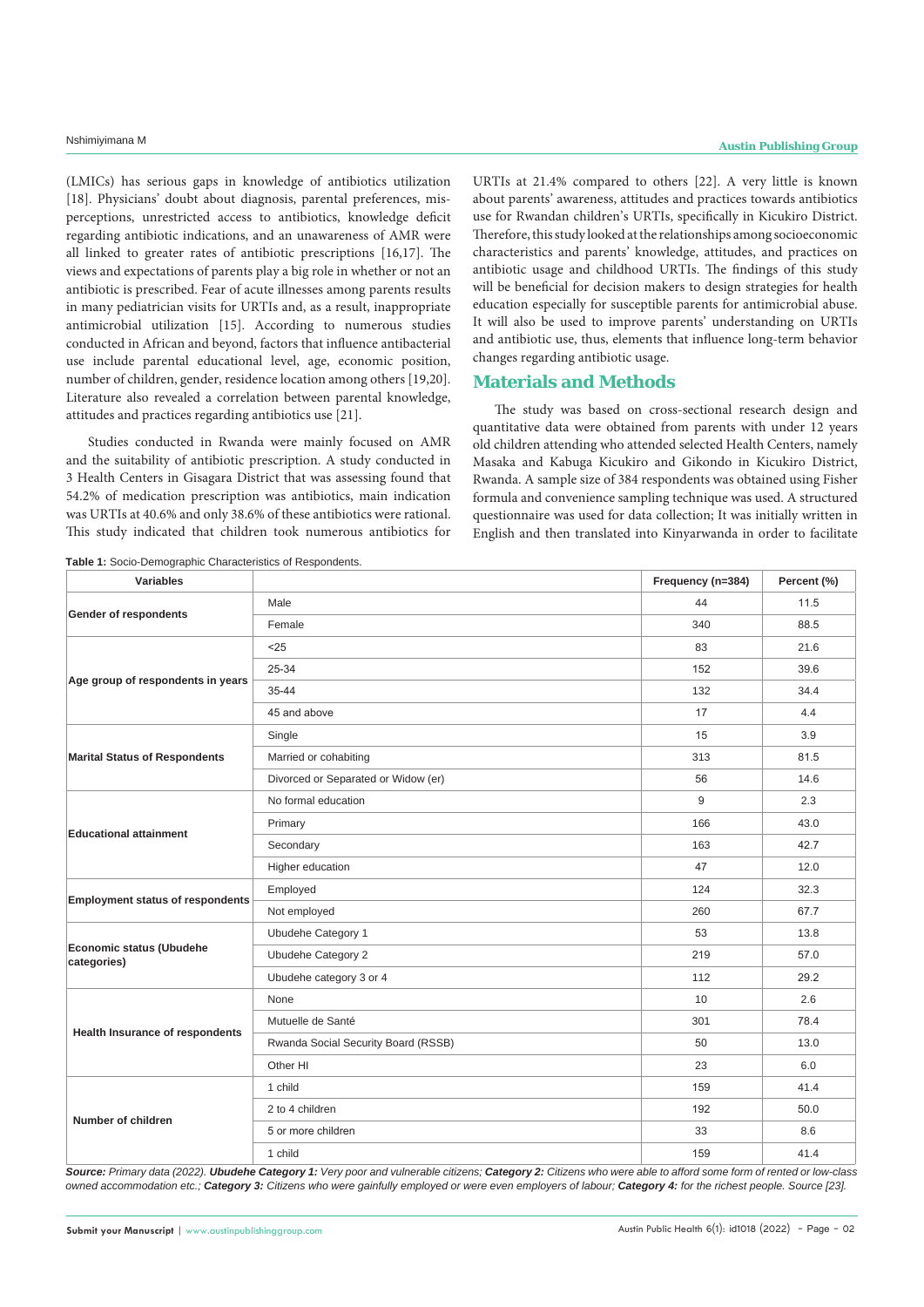better understanding and easy use by respondents.

Data Analysis was performed using SPSS software version 21, using descriptive statistics and presented as associated frequencies, mean and standard deviation. Chi-square test was used to test for association between variables and regression analysis was used to test the strengths of association between dependent and independent variables which were previously identified by Chi-square test. The level of significance (α) was set at 0.05 for all statistical tests and data were presented using tables and figures. For ethical aspects, researchers obtained approval letters from Mount Kenya University and from each of selected Health Centers as a permission for data collection and researchers received signed consent from each participant before participating in the study.

# **Results**

Socio-demographic data presented in the (Table 1) were obtained from 384 respondents who were reached and completed research questionnaires.

Findings in (Table 1) indicated that majority of respondents were female (88.5%), 39.6% aged from 25 to 34 years old, 81.8% were married, 42.2% completed secondary education while only 12.2% of them completed university education. The majority, (67.7%) of respondents was not employed, more than half of them were in Rwandan economic category 2 (ubudehe category two). More than a three-quarter (78.4%) of respondents had Mutuelle de Santé (Community-Based Health Insurance) as Health Insurance and 50% of respondents had 2 to 4 children while minority (8.6%) had 5 or more children.

#### **Parents' Knowledge of Antibiotic use for Childhood URTIs**

The first objective of the current study was to determine parents' knowledge regarding antibiotics use for childhood URTIs and the researcher explored this by asking 8 knowledge-related questions as demonstrated in the (Table 2).

In the Table 2, findings demonstrated that 57.3% of parents incorrectly confirmed that every feverish child should be treated by antibiotics, 68.2% falsely confirmed that there is a quick recovery when antibiotic is give for URTIs with flu-like symptoms. Only 80 (20.8%) of parents correctly confirmed that antibiotics should not be given for URTIs since most of them are of viral origin and selflimited, 31.3% of them were aware of side effects that can be caused by antibiotics while 40.4% of them do not know whether or not side effects can occur during antibiotic therapy, and 74.5% of them don't know that antibiotic can cause secondary infection after killing normal flora.

#### **Parental Level Knowledge of Antibiotic Use**

Total questions for knowledge evaluation were 8 and parents who correctly answered to 6 or more questions out of 8 scored at ≥70% and were qualified as having 'high level of knowledge of antibiotics. Parents who correctly answered to 4-5 questions out of 8 scored at 50- 69% and were qualified as having with 'moderate level of knowledge of antibiotics while those who correctly answered to less than 4 questions out of 8 got <50% scores and were qualified as having 'low level of knowledge of antibiotics.

The (Figure 1) indicates that 40.4% of parents have low level of knowledge of antibiotic use, 36.5% of them have moderate and only 23.2% of them have high level of knowledge of AB use.

### **Parents' Attitudes Towards Antibiotic Use for Childhood URTIs**

The second objective was to determine parents' attitudes towards antibiotics use for childhood URTIs and the researcher explored this by asking 8 attitude-related questions as demonstrated in the (Table 3).

From the Table 3, it was revealed that 56% of respondents would like to request antibiotics if their child suffers from frequent URTIs, the same number (56.6%) agreed that they prefer expensive antibiotics to accelerate the recovery while 53.9% confirmed that they prefer buying antibiotics in private pharmacy when the physician refuses to prescribe them. On the other hand, 56.2% confirmed that they would feel unsatisfied with doctors' visits if no antibiotics



**Table 2:** Parents' knowledge of antibiotic use for childhood URTIs.

| Variables                                                                                            |     | <b>Yes</b> |      | <b>No</b>     |      | Don't Know    |  |
|------------------------------------------------------------------------------------------------------|-----|------------|------|---------------|------|---------------|--|
|                                                                                                      |     | $\%$       | Freq | $\frac{0}{0}$ | Freq | $\frac{0}{0}$ |  |
| Use of antibiotic for every feverish child                                                           | 220 | 57.3       | 98   | 25.5          | 66   | 17.2          |  |
| Quick recovery when antibiotic is given for flu-like symptoms                                        | 262 | 68.2       | 80   | 20.8          | 42   | 11            |  |
| Antibiotics should not be given for URTIs since most of them are of viral origin<br>and self-limited | 80  | 20.8       | 149  | 38.8          | 155  | 40.4          |  |
| Antibiotic do not have any side effects                                                              | 109 | 28.4       | 120  | 31.3          | 155  | 40.3          |  |
| Inappropriate use of antibiotic reduces their efficacy and leads to AMR                              | 159 | 41.4       | 79   | 20.6          | 146  | 38.0          |  |
| Scientists can produce new antibiotics for resistant bacteria                                        | 195 | 50.8       | 50   | 13.0          | 139  | 36.2          |  |
| Antibiotics can cause secondary infection after killing normal flora                                 | 98  | 25.5       | 87   | 22.7          | 199  | 51.8          |  |
| Many infections are becoming resistant to anti-biotherapy                                            | 118 | 30.7       | 54   | 14.1          | 212  | 55.2          |  |
| Source: primary data (2022)                                                                          |     |            |      |               |      |               |  |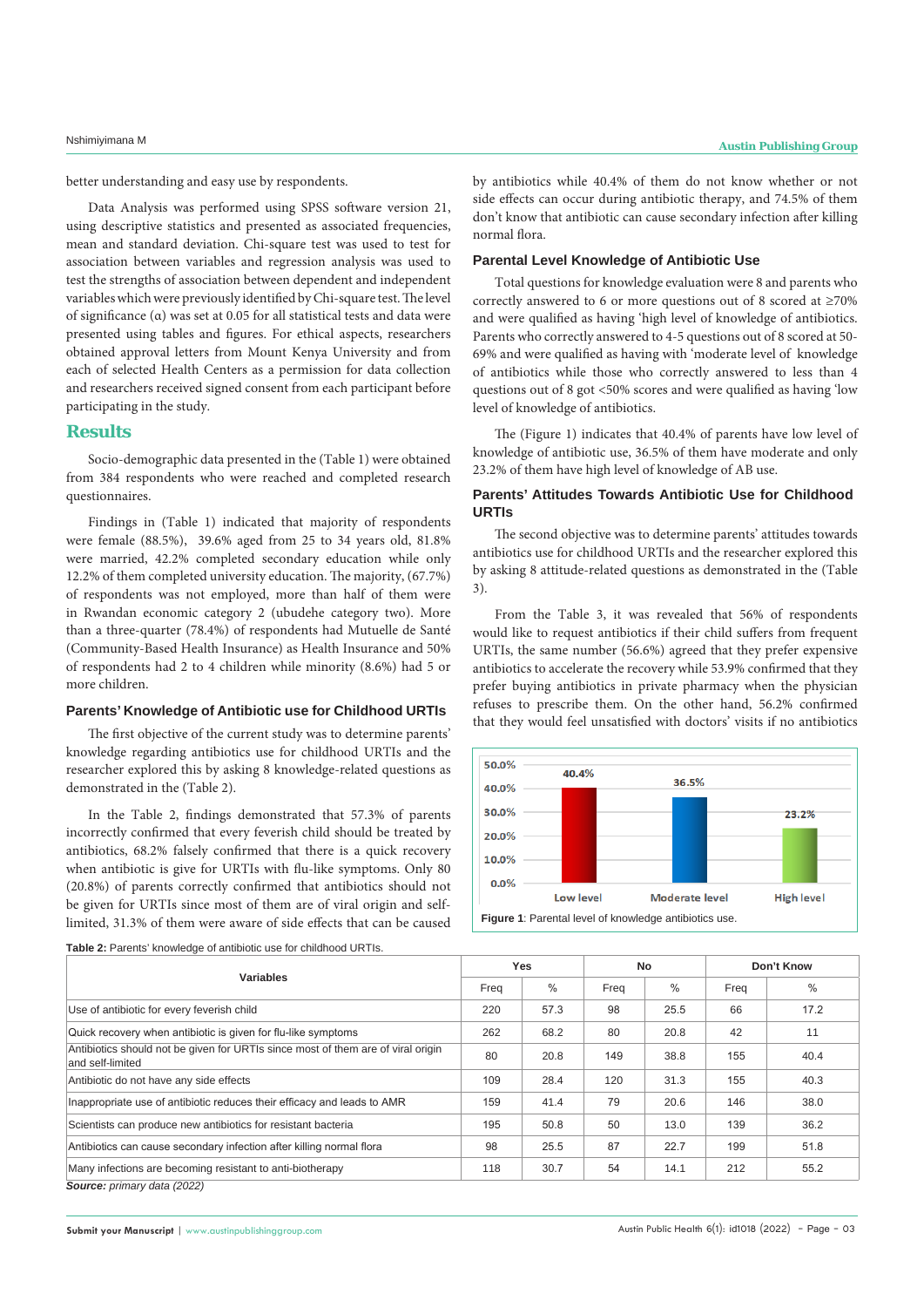# Nshimiyimana M **Austin Publishing Group**

**Table 3:** Parents' attitudes towards antibiotic use for childhood URTIs.

| <b>Statements</b>                                                                             | <b>SA</b><br>N(% | A<br>N(%  | U<br>N(% | D<br>N(%  | <b>SD</b><br>N(% | Mean | <b>StD</b> |
|-----------------------------------------------------------------------------------------------|------------------|-----------|----------|-----------|------------------|------|------------|
| Request antibiotics if suffers from frequent                                                  | 37(9.6)          | 178(46.4) | 70(18.2) | 59(15.4)  | 40(10.4)         | 2.29 | 1.15       |
| URTIs like flu or cold<br>Preferring expensive antibiotics to accelerate                      |                  |           |          |           |                  |      |            |
| the recovery from URTIs like flu or cold                                                      | 45(11.7)         | 172(44.8) | 80(20.8) | 56(14.6)  | 31(8.1)          | 2.38 | 1.12       |
| Buying antibiotics in private pharmacy when the<br>physician refuses to prescribe them        | 47(12.2)         | 160(41.7) | 31(8.1)  | 67(17.4)  | 79(20.6)         | 2.08 | 1.38       |
| Change pediatrician and look for another one                                                  |                  |           |          |           |                  |      |            |
| who can prescribe antibiotics for URTIs like flu<br>or cold                                   | 65(16.9)         | 117(30.5) | 41(10.7) | 105(27.3) | 56(14.6)         | 2.08 | 1.36       |
| I feel unsatisfied with a Doctor's visit if no<br>antibiotics prescribed for my child's URTIs | 86(22.4)         | 118(30.7) | 53(13.8) | 80(20.8)  | 47(12.3)         | 2.30 | 1.34       |
| Prefer giving antibiotics for child's flu or cold to<br>prevent getting more serious illness  | 89(23.2)         | 189(49.2) | 39(10.2) | 33(8.6)   | 34(8.8)          | 2.69 | 1.18       |
| Prefer giving antibiotics that may not be needed<br>than waiting for recovery without them    | 69(18.0)         | 117(30.5) | 61(15.9) | 96(25.0)  | 41(10.6)         | 2.20 | 1.29       |
| Antibiotics are safe, hence they can be<br>commonly used for childhood URTIs                  | 106(27.6)        | 97(25.3)  | 66(17.2) | 65(16.9)  | 50(13.0)         | 2.38 | 1.38       |

*Source: Primary data (2022), SD: Strongly Disagree, D: Disagree, U: Undecided, A: Agree, SA: Strongly Agree, StD: Standard Deviation*





**Table 4:** Parental practices regarding antibiotic utilization for childhood URTIs.

| <b>Statements</b>                                                                                                            |           | No        |
|------------------------------------------------------------------------------------------------------------------------------|-----------|-----------|
|                                                                                                                              |           | N(%       |
| To get a quick recovery of my child, I always give more antibiotics than the clinicians recommended.                         | 173(45.1) | 211(54.9) |
| I usually do not check expiry date of antibiotic before giving it to my child                                                | 233(39.3) | 151(60.7) |
| I will stop giving antibiotics if I think my child is starting to recover                                                    | 199(51.8) | 185(48.2) |
| I reuse the remaining antibiotics when similar symptoms of URTIs are present (like Sneezing, runny nose, cough, sore throat) | 173(45.1) | 211(54.9) |
| I gave antibiotics without a prescription to my child who had a high fever a few days in the past                            | 168(43.8) | 216(56.2) |
| I usually store leftover antibiotics at home for a long period in case they may be needed in the future.                     | 172(44.8) | 212(55.2) |
| I use antibiotics more frequently if they are more widely available and less expensive                                       | 220(57.3) | 164(42.7) |

*Source: primary data (2022)*

prescribed for their children's URTIs while they were expecting to receive them. A big number (73.4%) of respondents expressed that they prefer giving antibiotics for child's flu or cold to prevent getting more serious illness.

#### **Parental Level of Attitude towards Antibiotic Use**

The maximum total score was 40 (100%), and minimum total score was 8 (20%). Parents with positive attitude were those who responded to all questions and scored at least at 28 (≥70%) and above; while those with negative attitude got 27 score or below (<70%).

The (Figure 2) demonstrates that more than half, (59.9%) of parents have negative attitudes towards antibiotic use while 40.1% of them have positive attitude.

#### **Parental Practices regarding Antibiotic Utilization for Childhood URTIs**

The third objective was to determine parents' practices towards

antibiotics use for childhood URTIs and the researcher explored this by asking 7 practice-related questions as demonstrated in the (Table 4).

Based on the Table 4, 60.7% of respondents confirmed that they do not usually check expiry date of antibiotic before giving it to their children, 51.8% would stop giving antibiotics if they think their children start recovering from disease while 45.1% of them confirmed the reuse of remaining antibiotics when similar flu-like symptoms of URTIs are present among family members. Almost a half (44.8%) confirmed that they usually store leftover antibiotics at home for a long period in case they may be needed in the future while 57.3% confirmed that they antibiotics more frequently if they are more widely available and less expensive.

### **Parental Level of Practice regarding Antibiotic Use**

Parents with good practice were those who responded to all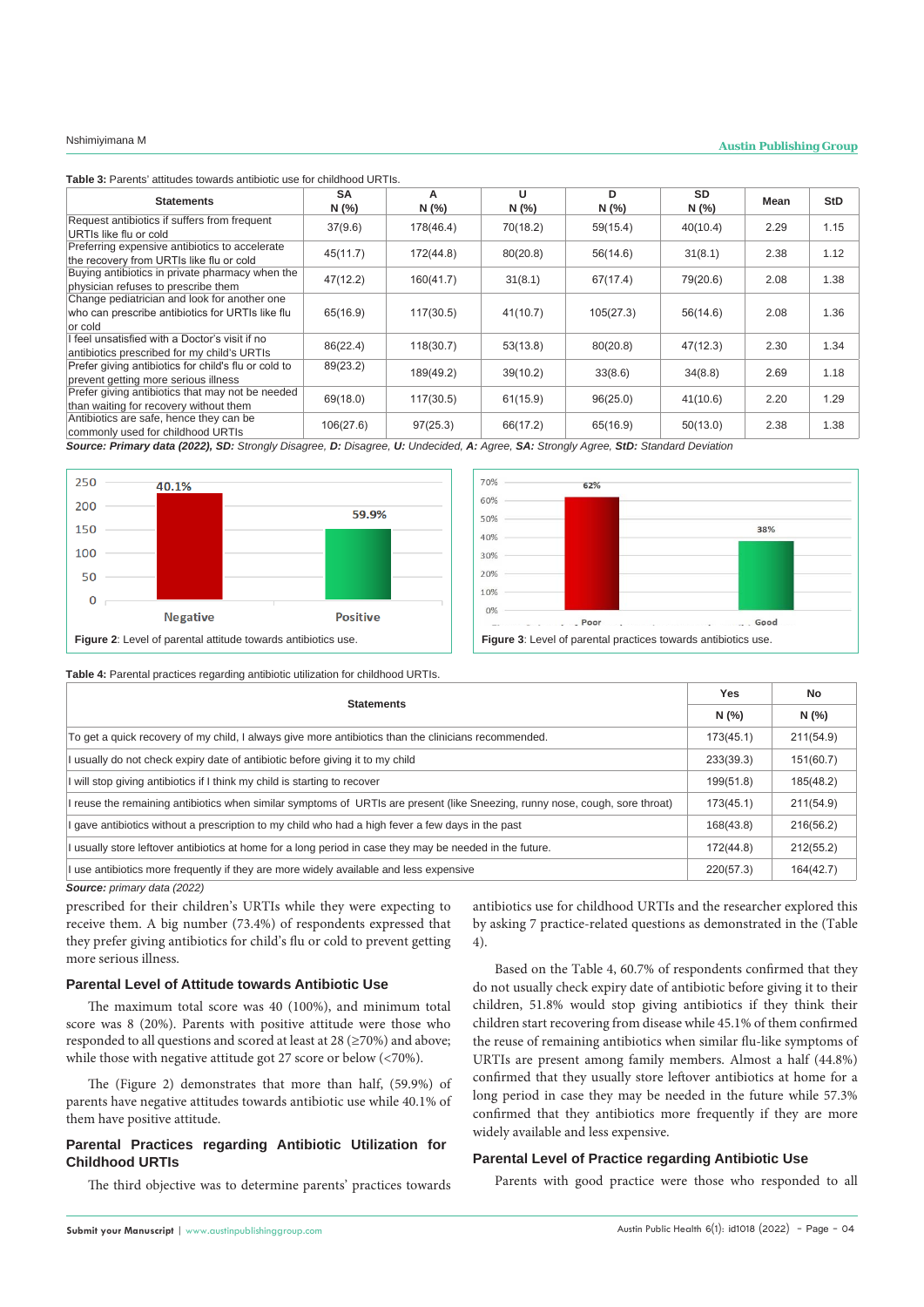| Poor, N (%)<br>Good, N (%)<br>Male<br>19(4.9)<br>25(6.5)<br>Gender<br>Female<br>127(33.1)<br>0.455<br>213(55.5)<br>Single<br>4(1.0)<br>11(2.9)<br><b>Marital status</b><br>Married or cohabiting<br>114(29.7)<br>199(51.8)<br>Divorced or Separated or Widow (er)<br>0.026<br>28(7.3)<br>28(7.3)<br>1 child<br>77(20.1)<br>82(21.4)<br>2-4 children<br>61(15.9)<br>131(34.1)<br>< 0.001<br>5 or more children<br>25(6.5)<br>8(2.1)<br>Categories 1<br>13(3.4)<br>40(10.4)<br>Categories 2<br>95(24.7)<br>Ubudehe categories<br>168(43.8)<br>Categories 3 &4<br>38(9.9)<br>30(7.8)<br>Employed<br>87(22.7)<br>37(9.6)<br><b>Employment status</b><br>Not employed<br>< 0.001<br>72(18.8)<br>188(49.0)<br>Primary level<br>17(4.4)<br>157(40.8)<br><b>Educational level</b><br>Secondary level<br>103(26.8)<br>59(15.4)<br>Higher education<br>26(6.8)<br>22(5.7)<br>None<br>< 0.001<br>2(0.5)<br>7(1.8)<br>Mutuelle de santé<br>69(18)<br>181(47.1)<br><b>Health Insurance</b><br>RSSB (RAMA)<br>47(12.2)<br>38(9.9)<br>< 0.001<br>Other<br>28(7.3)<br>12(3.1)<br>Low level<br>32(8.3)<br>143(37.2)<br><b>Level of Knowledge</b><br>Moderate level<br>73(19.0)<br>54(14.1)<br>High level<br>77(20.1)<br>5(1.3)<br>< 0.001<br>Negative<br>2(0.5)<br>228 (59.4)<br><b>Attitude</b><br>Positive<br>144 (37.5)<br>10(2.6) | <b>Variables</b>   |  | Level of parental practices |         |  |  |
|----------------------------------------------------------------------------------------------------------------------------------------------------------------------------------------------------------------------------------------------------------------------------------------------------------------------------------------------------------------------------------------------------------------------------------------------------------------------------------------------------------------------------------------------------------------------------------------------------------------------------------------------------------------------------------------------------------------------------------------------------------------------------------------------------------------------------------------------------------------------------------------------------------------------------------------------------------------------------------------------------------------------------------------------------------------------------------------------------------------------------------------------------------------------------------------------------------------------------------------------------------------------------------------------------------------------|--------------------|--|-----------------------------|---------|--|--|
|                                                                                                                                                                                                                                                                                                                                                                                                                                                                                                                                                                                                                                                                                                                                                                                                                                                                                                                                                                                                                                                                                                                                                                                                                                                                                                                      |                    |  |                             | p-value |  |  |
|                                                                                                                                                                                                                                                                                                                                                                                                                                                                                                                                                                                                                                                                                                                                                                                                                                                                                                                                                                                                                                                                                                                                                                                                                                                                                                                      |                    |  |                             |         |  |  |
|                                                                                                                                                                                                                                                                                                                                                                                                                                                                                                                                                                                                                                                                                                                                                                                                                                                                                                                                                                                                                                                                                                                                                                                                                                                                                                                      |                    |  |                             |         |  |  |
|                                                                                                                                                                                                                                                                                                                                                                                                                                                                                                                                                                                                                                                                                                                                                                                                                                                                                                                                                                                                                                                                                                                                                                                                                                                                                                                      |                    |  |                             |         |  |  |
|                                                                                                                                                                                                                                                                                                                                                                                                                                                                                                                                                                                                                                                                                                                                                                                                                                                                                                                                                                                                                                                                                                                                                                                                                                                                                                                      |                    |  |                             |         |  |  |
|                                                                                                                                                                                                                                                                                                                                                                                                                                                                                                                                                                                                                                                                                                                                                                                                                                                                                                                                                                                                                                                                                                                                                                                                                                                                                                                      |                    |  |                             |         |  |  |
|                                                                                                                                                                                                                                                                                                                                                                                                                                                                                                                                                                                                                                                                                                                                                                                                                                                                                                                                                                                                                                                                                                                                                                                                                                                                                                                      |                    |  |                             |         |  |  |
|                                                                                                                                                                                                                                                                                                                                                                                                                                                                                                                                                                                                                                                                                                                                                                                                                                                                                                                                                                                                                                                                                                                                                                                                                                                                                                                      | Number of children |  |                             |         |  |  |
|                                                                                                                                                                                                                                                                                                                                                                                                                                                                                                                                                                                                                                                                                                                                                                                                                                                                                                                                                                                                                                                                                                                                                                                                                                                                                                                      |                    |  |                             |         |  |  |
|                                                                                                                                                                                                                                                                                                                                                                                                                                                                                                                                                                                                                                                                                                                                                                                                                                                                                                                                                                                                                                                                                                                                                                                                                                                                                                                      |                    |  |                             |         |  |  |
|                                                                                                                                                                                                                                                                                                                                                                                                                                                                                                                                                                                                                                                                                                                                                                                                                                                                                                                                                                                                                                                                                                                                                                                                                                                                                                                      |                    |  |                             |         |  |  |
|                                                                                                                                                                                                                                                                                                                                                                                                                                                                                                                                                                                                                                                                                                                                                                                                                                                                                                                                                                                                                                                                                                                                                                                                                                                                                                                      |                    |  |                             |         |  |  |
|                                                                                                                                                                                                                                                                                                                                                                                                                                                                                                                                                                                                                                                                                                                                                                                                                                                                                                                                                                                                                                                                                                                                                                                                                                                                                                                      |                    |  |                             |         |  |  |
|                                                                                                                                                                                                                                                                                                                                                                                                                                                                                                                                                                                                                                                                                                                                                                                                                                                                                                                                                                                                                                                                                                                                                                                                                                                                                                                      |                    |  |                             |         |  |  |
|                                                                                                                                                                                                                                                                                                                                                                                                                                                                                                                                                                                                                                                                                                                                                                                                                                                                                                                                                                                                                                                                                                                                                                                                                                                                                                                      |                    |  |                             |         |  |  |
|                                                                                                                                                                                                                                                                                                                                                                                                                                                                                                                                                                                                                                                                                                                                                                                                                                                                                                                                                                                                                                                                                                                                                                                                                                                                                                                      |                    |  |                             |         |  |  |
|                                                                                                                                                                                                                                                                                                                                                                                                                                                                                                                                                                                                                                                                                                                                                                                                                                                                                                                                                                                                                                                                                                                                                                                                                                                                                                                      |                    |  |                             |         |  |  |
|                                                                                                                                                                                                                                                                                                                                                                                                                                                                                                                                                                                                                                                                                                                                                                                                                                                                                                                                                                                                                                                                                                                                                                                                                                                                                                                      |                    |  |                             |         |  |  |
|                                                                                                                                                                                                                                                                                                                                                                                                                                                                                                                                                                                                                                                                                                                                                                                                                                                                                                                                                                                                                                                                                                                                                                                                                                                                                                                      |                    |  |                             |         |  |  |
|                                                                                                                                                                                                                                                                                                                                                                                                                                                                                                                                                                                                                                                                                                                                                                                                                                                                                                                                                                                                                                                                                                                                                                                                                                                                                                                      |                    |  |                             |         |  |  |
|                                                                                                                                                                                                                                                                                                                                                                                                                                                                                                                                                                                                                                                                                                                                                                                                                                                                                                                                                                                                                                                                                                                                                                                                                                                                                                                      |                    |  |                             |         |  |  |
|                                                                                                                                                                                                                                                                                                                                                                                                                                                                                                                                                                                                                                                                                                                                                                                                                                                                                                                                                                                                                                                                                                                                                                                                                                                                                                                      |                    |  |                             |         |  |  |
|                                                                                                                                                                                                                                                                                                                                                                                                                                                                                                                                                                                                                                                                                                                                                                                                                                                                                                                                                                                                                                                                                                                                                                                                                                                                                                                      |                    |  |                             |         |  |  |
|                                                                                                                                                                                                                                                                                                                                                                                                                                                                                                                                                                                                                                                                                                                                                                                                                                                                                                                                                                                                                                                                                                                                                                                                                                                                                                                      |                    |  |                             |         |  |  |
|                                                                                                                                                                                                                                                                                                                                                                                                                                                                                                                                                                                                                                                                                                                                                                                                                                                                                                                                                                                                                                                                                                                                                                                                                                                                                                                      |                    |  |                             |         |  |  |
|                                                                                                                                                                                                                                                                                                                                                                                                                                                                                                                                                                                                                                                                                                                                                                                                                                                                                                                                                                                                                                                                                                                                                                                                                                                                                                                      |                    |  |                             |         |  |  |

**Table 5:** Factors associated with practice of antibiotic use for childhood URTIs.

*p<0.05 is statistically significant*

questions and scored at least at  $5$  ( $\geq$ 70%), corresponding to at least 5 out 7 possible appropriate responses; while those with poor practice got less than 5 score (<70%), corresponding to less than 5 out 7 possible appropriate responses.

The (Figure 3) demonstrates that a majority (62%) of respondents scored less than 70% of desired responses on practice towards AB use and was classified as demonstrating poor practice. On the other hand, 38% of respondents scored from 70% and above of desired responses and were classified as demonstrating good practice.

From the table 4.8, it was revealed that married or cohabiting parents with more than one child (p<0.026) parents belonging to ubudehe category 2 and above (p<0.001), employed parents (p<0.001) with secondary and university educational (p<0.001),parents with RSSB (RAMA) as HI (p<0.001),and parents with moderate and high level of knowledge of antibiotics (p<0.001), parents with positive attitude (p<0.0001) had significantly good practice towards antibiotics than their corresponding counterparts. However, the gender of the parents, age of parents did not have an effect on the level of parental practice or use of antibiotics.

### **Multivariate Analysis for Factors Aassociated with Aantibiotic Use for Childhood URTIs**

Researchers also wanted to analyse the identified association between variables using logistic regression with (AOR, 95% CI and p-value) as showed in (Table 5).

Findings in the Table 5 indicate that there is a strong association between the fact of having 5 and more children where AOR=3.683, 95% CI=[1.062-12.771], p<0.046; being employed, where AOR=5.464, 95% CI=[1.870-15.969], p<0.002; being in ubudehe category 3 and 4 where AOR=2.840, 95% CI=[1.237-6.523], p<0.039, increased educational level (secondary and university) where AOR=0.855, 95% CI=[0.65-1.25], p<0.030 and AOR=4.371, 95% CI=[1.725- 11.077], p<0.002 respectively with good parental practices regarding antibiotics utilization. Parents' high level of knowledge of antibiotics and positive attitude towards antibiotics had also statistically significant association with good practices on antibiotics where AOR=13.371, 95% CI=[3.604-49.617], p<0.001, and ARO=0.309, 95% CI=[0.96-0.489], p<0.001 respectively.

# **Discussions**

The aim of the study was to assess parental knowledge, attitudes,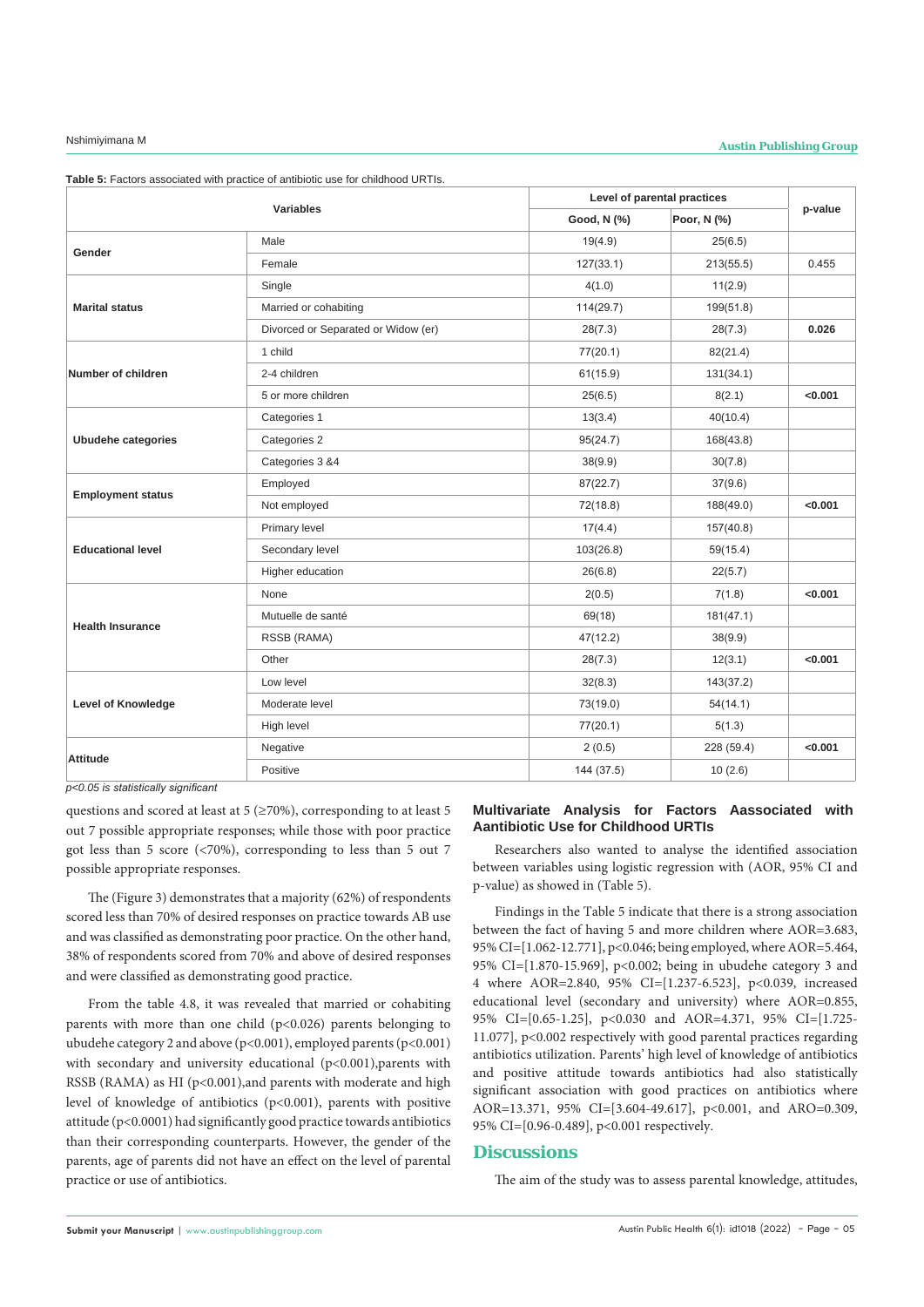| Variables                |                         | <b>AOR</b> | 95% CI        | p-value |
|--------------------------|-------------------------|------------|---------------|---------|
| <b>Marital status</b>    | Married or Cohabiting   | Reference  |               |         |
|                          | Divorced or separated   | 1.2        | 0.642-1.745   | 0.125   |
|                          | Widow (er)              | 0.82       | 0.245-1.445   | 0.253   |
| Number of children       | 1 child                 | Reference  |               |         |
|                          | 2-4 children            | 0.285      | 0.090-0.906   | 0.083   |
|                          | 5 or more children      | 3.683      | 1.062-12.771  | 0.046   |
| <b>Employment status</b> | Employed                | 5.464      | 1.870-15.969  | 0.002   |
|                          | Not employed            | 0.271      | 0.060-1.212   | 0.088   |
|                          | Ubudehe category 1      | Reference  |               |         |
| Ubudehe category         | Ubudehe category 2      | 0.44       | $0.11 - 1.66$ | 0.082   |
|                          | Ubudehe category 3 or 4 | 2.840      | 1.237-6.523   | 0.039   |
|                          | No formal education     | Reference  |               |         |
| <b>Educational level</b> | Primary level           | 0.521      | 0.36-0.87     | 0.999   |
|                          | Secondary level         | 0.855      | $0.65 - 1.25$ | 0.030   |
|                          | Higher education        | 4.371      | 1.725-11.077  | 0.002   |
| <b>Health insurance</b>  | None                    | Reference  |               |         |
|                          | Mutuelle de Santé       | 0.610      | $0.08 - 1.84$ | 0.965   |
|                          | RSSB(RAMA)              | 0.669      | 0.278-1.611   | 0.370   |
|                          | Other private HI        | 0.553      | 0.281-1.085   | 0.085   |
| Level of knowledge       | Low knowledge           | Reference  |               |         |
|                          | Moderate knowledge      | 1.272      | 0.313-5.163   | 0.736   |
|                          | High knowledge          | 13.371     | 3.604-49.617  | < 0.001 |
| Level of attitude        | Negative                | Reference  |               |         |
|                          | Positive                | 0.309      | 0.96-0.489    | < 0.001 |

**Table 6:** Multivariate analysis for factors associated with antibiotic use for childhood URTIs.

*Field data. AOR:Adjusted Old Ratio; CI: Confidence Interval; p-value: probability value; p=<0.05 is statistically significant*

and practices on antibiotic use for children' Upper Respiratory Tract Infections URTIs) in Kicukiro District in Rwanda. Regarding knowledge of antibiotics, our study revealed that majority (40.4%) of parents had low level of knowledge of antibiotics use for childhood URTIs. Highlights on low levels were observed on not knowing indications of antibiotics, awareness of potential side effects and AMR concern. Many similar studies discovered the same concern especially in LMICs. For instance, our study revealed that more than three-quarter of parents don't know that antibiotics should not be given for all URTIs since most of them are of viral origin and selflimited. Similarly, a study conducted Nigeria revealed the same poor knowledge where only about 1 out 3 parents knew that antibiotics could not cure diseases caused by viruses [24]. Our findings are slightly less than what was found in Ethiopian (83%) [25], however, it was higher than findings from Peru (50.2%) and of Namibian (64%) [26,27].

In the current study, almost a three-quarter of parents were not aware of side effects that can be caused by antibiotic therapy. Not knowing potential side effects and other consequences of inappropriate use of antibiotics implies that parents can abuse antibiotics believing that there will be the replacement of ineffective antibiotics resulting from AMR. This also implies the need of health education on the usage of antibiotics among children and parental

awareness on negative impact of their irrational use. Evidence from literature showed that antibiotics can produce side effects like gastrointestinal symptoms linked to gut flora disruption [28].

Regarding parental attitudes, our study indicated that slightly a half (59.9%) of parents had negative attitude towards antibiotics use among children suffering URTIs. The misconception were linked to poor knowledge of antibiotics where more than half would request antibiotics for their children's frequent URTIs with flu-like symptoms, (56.2%) would feel unsatisfied with doctors' visits if no antibiotics prescribed while 73.4% would prefer giving antibiotics for child's flu or cold to prevent getting more serious illness. Likewise, the study conducted in Nepal indicated that 88.2% of parents would change a physician if they were not prescribed an antibiotic whenever they were expecting to receive them from their physicians [29]. Similarly, according to [24], 92.9% of Nigerian parents had directly requested ABs and 84.3% of them agreed to have obtained them from physicians. Parent' attitudes and expectations can result in pressure on clinicians pushing them to prescribe unnecessary antimicrobial or leading cause of self-medication hence one of leading causes of antibiotic overuse worldwide [30]. Experts have proposed for simple education on antibiotic stewardship practices especially in resourcelimited settings where misuse and overuse of antibiotics need to be reduced [24].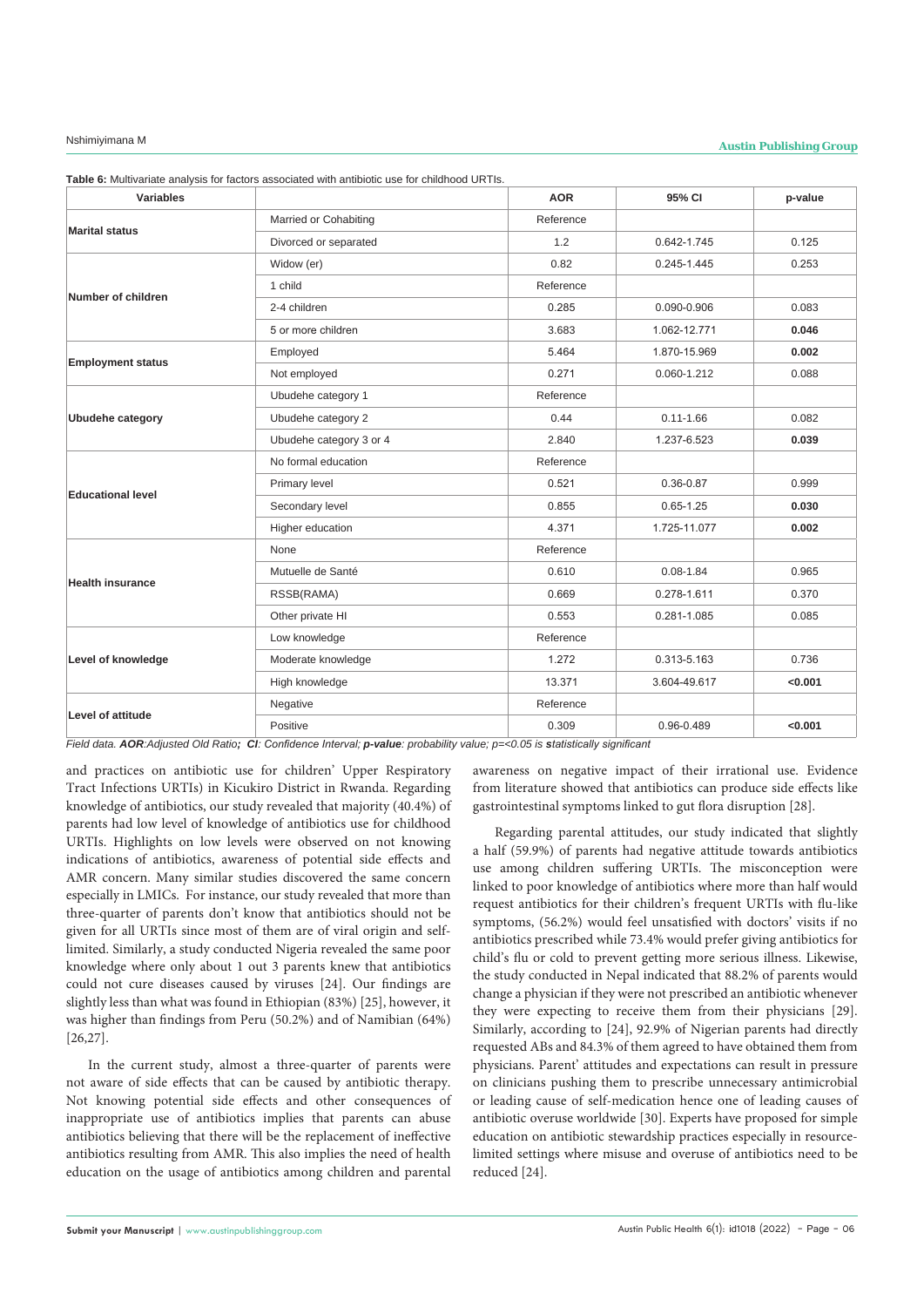Regarding parental practices, our study revealed that the majority (62%) of parents have poor level practices regarding antibiotic use for childhood URTIs. Stopping antibiotics, using leftover and keeping antibiotics for long time for the future use were highlighted as indicators of parental poor practices. More than half of parents claimed that they would stop giving antibiotics if they think that their children start recovering from diseases, almost a half of them confirmed that they reuse the remaining antibiotics when similar flu-like symptoms of URTIs are present while 43.8% have given antibiotics to their children without medical prescription in the past few days prior to our study. Likewise, in the same vein, only 66.4% Ethiopian parents claimed to have completed the regimen of antibiotics and those parents claimed that they would give the leftover antibacterial, sharing them with others, and only bring their children to clinicians if there was no improvement [25]. On the other hand, 27.6% of Palestinian parents reused the leftover and shared antibiotics between their children, while 15% of Malaysian parents reused leftovers and 24% shared antibiotics [31]. According to the World Health Organization, the prevalence of self-medication varies between 2 and 20 per 100 respondents across nations in the European Union [9].

For factors associated with parental practices on antibiotic use, the current study discovered that having 5 and more children with AOR=3.683, 95% CI=[1.062-12.771], p<0.046; being employed with AOR=5.464, 95% CI=[1.870-15.969], p<0.002; advanced economic position (ubudehe category 3 and 4) with AOR=2.840, 95% CI=[1.237-6.523], p<0.039, increased educational level (secondary and university) where AOR=0.855, 95% CI=[0.65-1.25], p<0.030 and AOR=4.371, 95% CI=[1.725-11.077], p<0.002 respectively were strongly associated with good practices regarding antibiotics utilization. In addition, parents' high level of knowledge of antibiotics and positive attitude had also statistically significant association with good practices on antibiotics with AOR=13.371, 95% CI=[3.604- 49.617], p<0.001, and ARO=0.309, 95% CI=[0.96-0.489], p<0.001 respectively. Similarly, evidence from literature, age, educational status, and socio-economic positions, have been hypothesized to determine the type of antibacterial awareness and usage [20]. Furthermore, it was discovered that there is a correlation between knowledge and attitudes and practices regarding antibiotics use [20,21], therefore, parental education should be a basic step towards better attitudes and practices [32].

#### **Conclusion**

Based on the study findings, it can be concluded that majority of parents have low level of knowledge of antibiotics, negative attitudes and poor practices on antibiotics use for childhood URTIs in Kicukiro District, Rwanda. Factors affecting parental practices regarding antibiotics use include number of children, education level, employment status, employment status and economic status. The lack of knowledge and negative attitudes are leading causes of unjustified request of antibiotics, use of leftover ABs, self-medication and interrupting the course of antibiotics among children suffering from URTIs which reflect the connection between knowledge, attitude and practices. Educational interventions for parents would reduce unnecessary antibiotic use and resistance by raising awareness on indications of antibiotics, their side effects and consequences of

**Submit your Manuscript** | www.austinpublishinggroup.com

their inappropriate utilization which include AMR.

### **Recommendations**

The study recommended that educational interventions for parents are needed to reduce antibiotics misuse by raising awareness on indications of antibiotics, their side effects and consequences of their inappropriate use including antimicrobial resistance. Findings of this study are important to guide policy formulation, that can limit the acquisition of antibiotics without prescription in our setting, planning and implementation of antibiotic use and AMR related programs, especially those targeting community-based awareness, education and sensitization. Clinicians should encourage parents to not use antibiotics without prescription in their children and warn them about potential side-effects and the emergence of antibiotic resistance. The priority target for health education should be young parents, parents with low level of education and parents in lower economic class among others.

### **Acknowledgment**

The authors highly appreciated parents who participated in this study and heads of selected HCs for authorizing and facilitating a smooth data collection.

### **Limitations of the Study**

This study can be generalized, as it was a cross-sectional study conducted only in Kicukiro District, one of 30 Rwandan Districts.

# **Authors' Contributions**

NM conceptualized the study, HM supervised the study. NM performed data collection, data entry, and analysis. All authors contributed to the development, proofreading and approval of the final version of the manuscript.

#### **References**

- 1. [Yang L, Liu C, Wang L, Yin X, Zhang X. Public reporting improves antibiotic](https://health-policy-systems.biomedcentral.com/articles/10.1186/1478-4505-12-61)  [prescribing for upper respiratory tract infections in primary care: a matchedpair](https://health-policy-systems.biomedcentral.com/articles/10.1186/1478-4505-12-61)  [cluster-randomized trial in China. Health Respiratory Policy System. 2014;](https://health-policy-systems.biomedcentral.com/articles/10.1186/1478-4505-12-61)  [1\(2\): 61-78.](https://health-policy-systems.biomedcentral.com/articles/10.1186/1478-4505-12-61)
- 2. [West JV. Acute upper airway infections. Br Medical Bull Journal. 2018; 6\(1\):](https://pubmed.ncbi.nlm.nih.gov/11997308/)  [215-230.](https://pubmed.ncbi.nlm.nih.gov/11997308/)
- 3. Dong LF, Yan H, Wang DL. Antibiotic prescribing patterns in village health clinics across 10 provinces of Western China. Journal of Anti-microbiology. 2018; 62(2): 410-415.
- 4. Huttner B, Goossens H, Verheij T, Harbarth S. Characteristics and outcomes of public campaigns aimed at improving the use of antibiotics in outpatients in high-income countries. Lancet Infectious Diseases. 2020; 10(5): 17-31.
- 5. [Olesen SW, Barnett ML, Macfadden DR, Brownstein JS, Herná Ndez-Díaz](https://pubmed.ncbi.nlm.nih.gov/30560781/)  [S, et al. The distribution of antibiotic use and its association with antibiotic](https://pubmed.ncbi.nlm.nih.gov/30560781/)  [resistance. 2018; 7: e39435.](https://pubmed.ncbi.nlm.nih.gov/30560781/)
- 6. WHO. Model prescribing information: Drugs used in bacterial infections. 2019.
- 7. John A, Ampath B, Pretorius J. Article in South African medical journal. 2004.
- 8. [WHO. Antimicrobial resistance: global report on surveillance. 2014.](https://reliefweb.int/report/world/antimicrobial-resistance-global-report-surveillance-2014?gclid=EAIaIQobChMIg-uR_dqg-AIV8ZlmAh0B5QIoEAAYASAAEgJsGfD_BwE)
- 9. Ferech M, Coenen S, Malhotra-Kumar S, Dvorakova K, Hendricky E, Suetens C. European Surveillance of Antimicrobial Consumption (ESAC): outpatient antibiotic use in Europe. Journal Anti-microbiology. 2016; 58(2): 401-407.
- 10. O'Neill J. Reviews on Antimicrobial resistance; Tackling a crisis for the health and wealth of nations. London; Review on Antimicrobial Resistance. 2016.